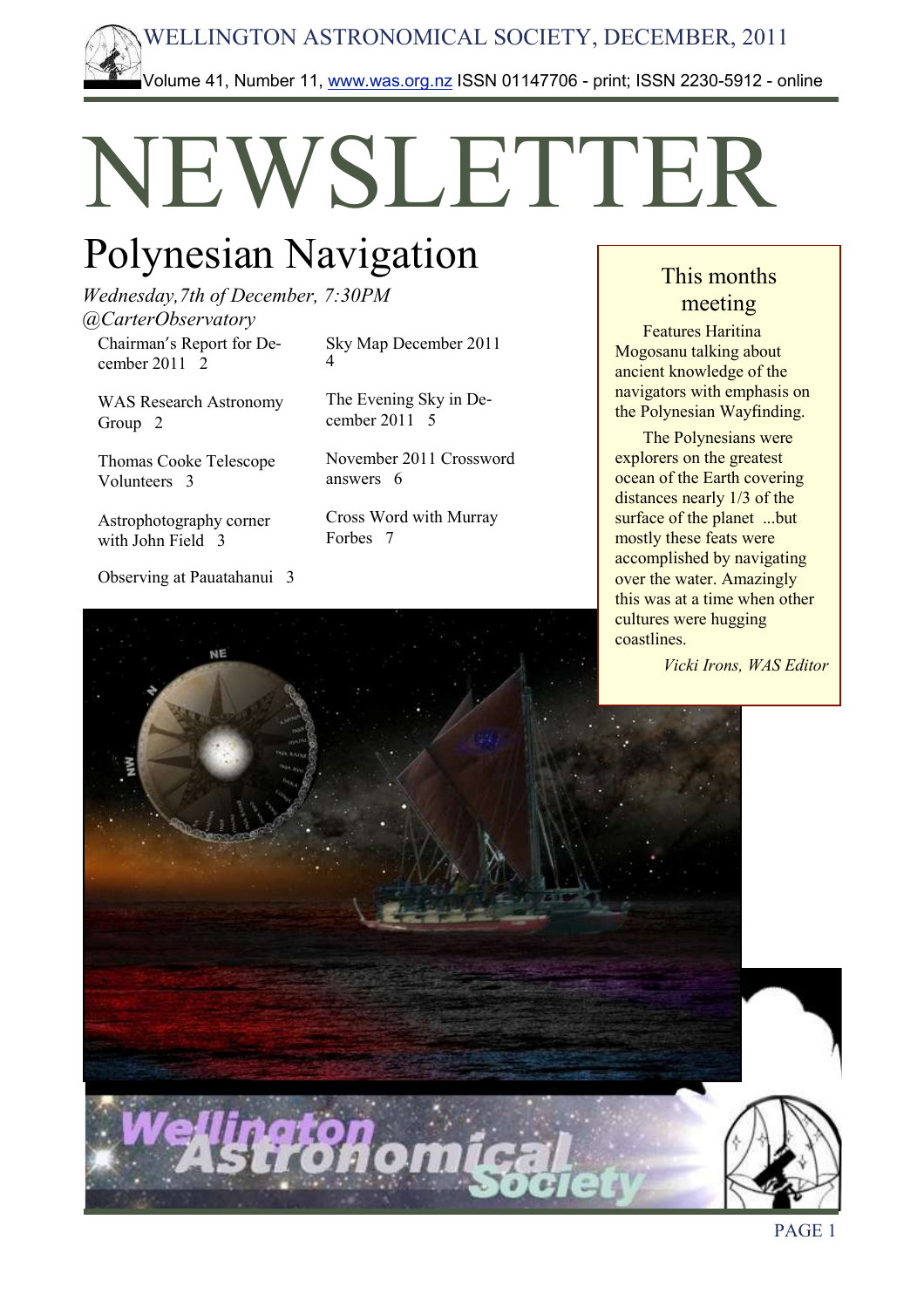#### CHAIRMAN'S REPORT FOR DECEMBER 2011

I would like to thanks the members who attended the AGM on 2nd November and who endorsed the new Council.

The new Council is:

President: John Talbot [john.talbot@xtra.c.](mailto:talbot@xtra.co.nz)nz Ph 04 293 4620

Vice-President: Gordon Hudson [gordon@kpo.org.nz](mailto:gordon@kpo.org.nz) Ph 04 236 5125

Secretary: Chris Monigatti [chrismon@xtra.co.nz](mailto:chrismon@xtra.co.nz) Mob 021 890 222

Treasurer: Lesley Hughes [hpwas@hugpar.gen.nz](mailto:hpwas@hugpar.gen.nz) Ph 04 472 5086

#### Committee

Roger Butland roge[r.j.butland@xtra.co.nz](mailto:butland@xtra.co.nz) Frank Andrews [f.andrews@paradise.net.nz](mailto:andrews@paradise.net.nz) John Homes [john.homes@actrix.c.](mailto:homes@actrix.co.nz)nz Aline Homes [aline.homes@actrix.c.](mailto:homes@actrix.co.nz)nz Bill Parki[n hpwas@hugpar.gen.nz](mailto:hpwas@hugpar.gen.nz) Positions Outside Council Newsletter Editor: Vicki Irons [editor@was.org.nz](mailto:editor@was.org.nz) Ph 04 970 5215 Email newsletter Murray Forbes

#### murray forbes@xtra.co.nz

Other members may be co-opted should the need arise.

Frank Andrews was also elected to the status of Life Member of WAS at the AGM. Frank has been a member since we literally don't know when but certainly for decades. He has presented many talks at our meetings and has done "the Sky at Night" section of many meetings in the last few years. He is a regular lecturer at WEA. We trust he will continue to attend and take part in our society for many years to come.

He joins John Field and Dennis Goodman as Life Members.

The next meeting on Wednesday December 7th at 7:30 pm will be by Haritina Mogosanu. She will be telling us about Early Polynesian Navigation and how they used the stars to steer their waka by.

There will be a final lunar eclipse for 2011 on 11th December when the moon will rise while already exiting the shadow of the Earth and will be fully out before sunrise from Wellington.

2012 will have a number of rare astronomical events that we will be highlighting during the year.

For me the most important will that twice in a life time event (if you are lucky) a Transit of Venus on 6th June and for Wellington should take place from 10:15 am to 04:50 pm NZT. The last one was on June 8th 2004 and was only briefly visible in Northland and the next one is not until Dec 11 2117 and will again be visible over all New Zealand. As usual when observing the Sun special precautions or equipment will be needed so it would be a good idea to start preparing your options.

There will also be an opportunity to see a Total Eclipse of the Sun at dawn on 13th November in Nth Queensland near Port Douglas or if you have a boat you could go a few hundred km north of NZ.

We have more about these events at the meetings nearest before them.

We have started looking for good topics for lectures for next year. I f you have a suggestion or would like to give a presentation please cont me at [john.talbot@xtra.c.](mailto:talbot@xtra.co.nz)nz.

John Talbot, WAS President 2011.

#### WAS RESEARCH ASTRONOMY GROUP

The Research Group which was formed over a year ago now and meets each month at 6:30 pm before the main meeting. These meetings are open to all WAS members.

Our main topics so far have been: observing Occultations, both Lunar and Asteroidal, which also includes the possibility of observing close double stars. Predictions for the Wellington area are published on our web site at<http://was.org.nz/> 01Occs.html or look at the RASNZ Occultation Section web site at [http://occsec.wellington.net.nz](http://occsec.wellington.net.nz/) for both predictions and results from the Australia/ New Zealand region where there have already been 47 positive observations so far this year.

The other main topic has been observing Variable Stars. We have also been working through a series of tutorials by Murray Forbes on processing images with IRIS software in order to get accurate star magnitudes from CCD or Digital Camera images. We hope to have these put into a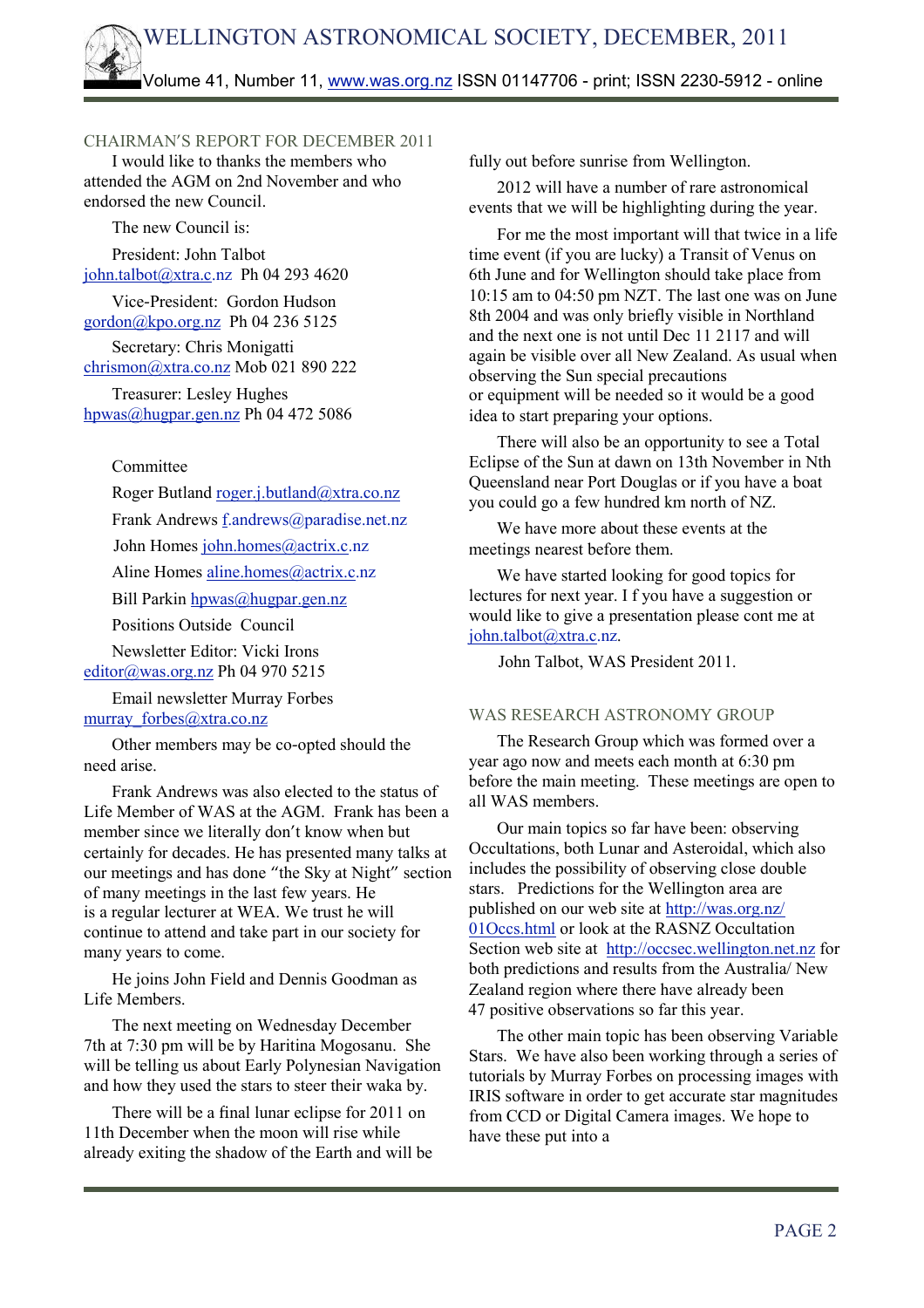# WELLINGTON ASTRONOMICAL SOCIETY, DECEMBER, 2011

#### Volume 41, Number 11, [www.was.org.nz](http://www.was.org.nz/) ISSN 01147706 - print; ISSN 2230-5912 - online

document that can serve as an introduction to photometry.

We would welcome other observers to these meetings including those who would like to introduce us to their favourite astronomical research topics.

#### THOMAS COOKE TELESCOPE VOLUNTEERS

As Carter Observatory will continue opening through the summer holidays season we have been asked to continue to provide volunteers to help man the Thomas Cooke Telescope on Saturday evenings. As Gordon has pointed out this is our quid pro quo in getting free rent of the Carter

meeting room so please do put your hand up. A list of dates will be at the next meeting so please come and sign on. I will be doing a couple of nights. It is actually quite fun to work the TCO and it really does need two people to manage the scope and the people. You do not need to know a lot about astronomy to be able to answer most of the

questions and there will always be the Carter Representative to help with the ones you can't answer. It is a great way to learn a bit more yourself.



ASTROPHOTOGRAPHY CORNER WITH JOHN FIELD



September 30, 2011

This 2 second image of the Moon was taken to reveal the pale blue colour of Earthshine on the lunar surface. The image reveals may rays, bright craters and other features normally only seen at the time of Full Moon. The rays from the crater Tycho can be seen arcing across the Moon with a definite shortening on one side and the much longer rays stretching towards the sunlit part of the Moon.

This would imply that the object that struck the Moon was at an oblique angle. Another interesting feature is a dark halo around the crater itself.

Image taken by John Field with a Canon 1000D through a Skywatcher ED 80 mm f7.5 refractor at ISO 200. Scope and camera mounted on a Skywatcher NEQ6 ProMoun.

#### OBSERVING AT PAUATAHANUI

December's observing at Pauatahanui will be on the 17th with a back up day on the 24th November starting at 8pm. If doubtful please ring Chris Monigatti on his mobile 021 890 222 to see if the session is going ahead.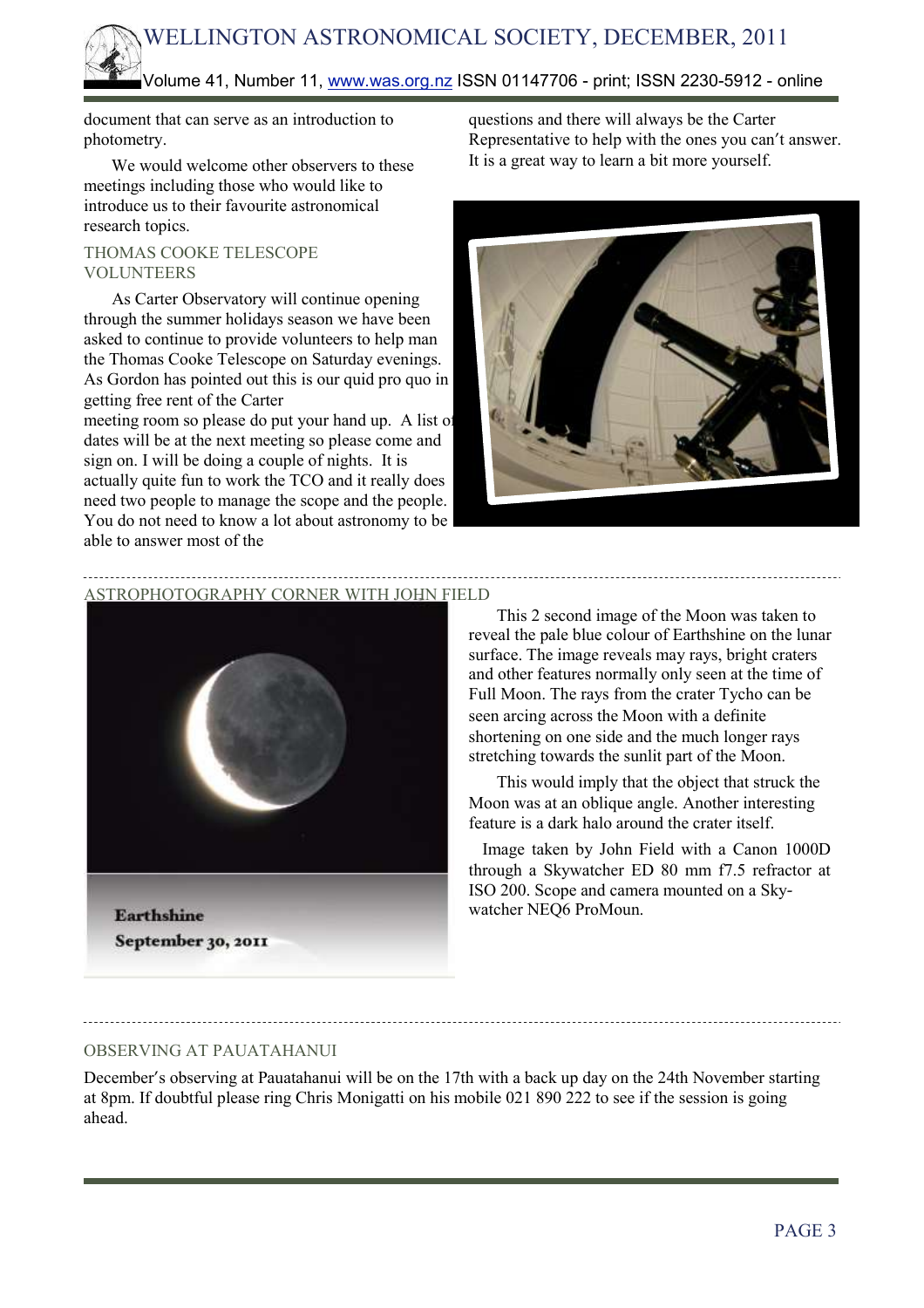## WELLINGTON ASTRONOMICAL SOCIETY, DECEMBER, 2011

Volume 41, Number 11, [www.was.org.nz](http://www.was.org.nz/) ISSN 01147706 - print; ISSN 2230-5912 - online

#### SKY MAP DECEMBER 2011



#### Evening sky in December 2011

To use the chart, hold it up to the sky. Turn the chart so the direction you are looking is at the bottom of the chart. If you are looking to the south then have 'South horizon' at the lower edge. As the earth turns the sky appears to rotate clockwise around the south celestial pole (SCP on the chart). Stars rise in the east and set in the west, just like the sun. The sky also shows a small extra clockwise rotation each night as we orbit the sun.

Venus and Jupiter are the first 'stars' out after sunset. Venus is low in the west, setting two hours after the sun. Jupiter is midway up the north sky. It sets around 3 a.m. Sirius, the brightest star, is due east, twinkling like a diamond. Left of it is Orion, with 'The Pot' at its centre. Further left is Taurus and the Pleiades/Matariki/Seven Sisters star cluster. The Pointers and Crux, the Southern Cross, are low in the south. The Milky Way is bright along the skyline from southwest to southeast but fades below Orion. Right of Canopus, the second brightest star, are the Clouds of Magellan (LMC and SMC on the chart), two nearby galaxies. The Andromeda Galaxy is faint and low in the north. The moon is eclipsed in the morning hours of December 11.

Chart produced by Guide 8 software; www.projectpluto.com. Labels and text added by Alan Gilmore, Mt John Observatory of the University of Canterbury, P.O. Box 56, Lake Tekapo 7945, New Zealand. www.canterbury.ac.nz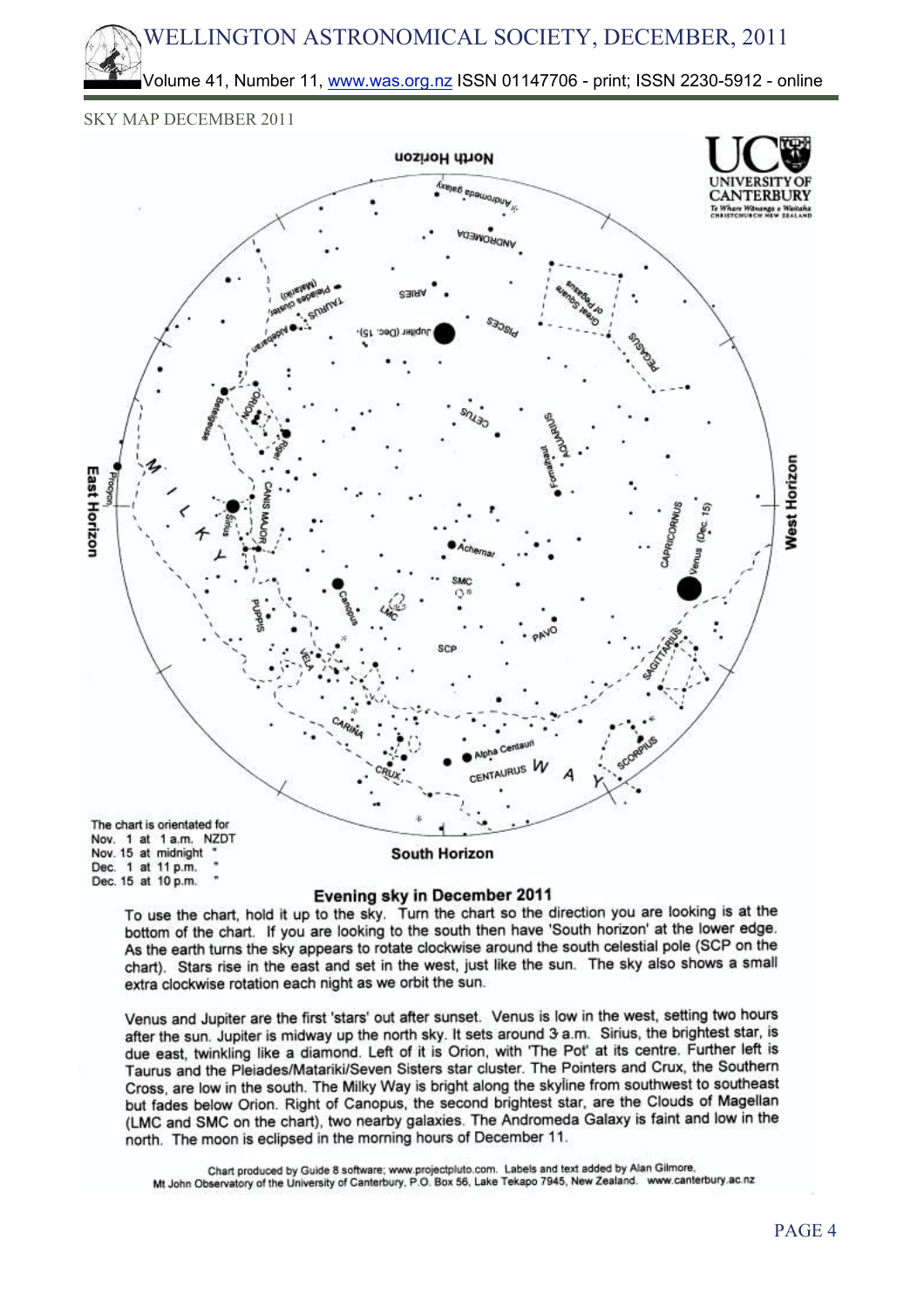# WELLINGTON ASTRONOMICAL SOCIETY, DECEMBER, 2011 Volume 41, Number 11, [www.was.org.nz](http://www.was.org.nz/) ISSN 01147706 - print; ISSN 2230-5912 - online

#### THE EVENING SKY IN DECEMBER 2011

Venus and Jupiter are the 'evening stars', appearing soon after sunset. Brilliant Venus is low in the west. It sets two hours after the sun. In a telescope it looks like a gibbous moon. Venus is on the far side of the sun from us, 200 million km away. Jupiter is more interesting. Its disk and four big moons are easily seen in a telescope. Two of the moons might be seen in binoculars. It is 650 million km away.

The brightest stars are in the east and south. Sirius, the brightest of all the stars, is due east at dusk, often twinkling like a diamond. Left of it is the bright constellation of Orion. The line of three stars makes Orion's belt in the classical constellation. To southern hemisphere skywatchers they make the bottom of 'The Pot'. The faint line of stars above and right of the three is the Pot's handle. At its centre is the Orion Nebula, a glowing gas cloud nicely seen in binoculars. Rigel, directly above the line of three stars, is a hot blue-giant

star. Orange Betelgeuse, below the line of three, is a cooler red-giant star.

Left of Orion is a triangular group making the upside down face of Taurus the bull. Orange Aldebaran is the brightest star in the V shape. Aldebaran is Arabic for 'the eye of the bull'. Still further left is the Pleiades /Matariki/Seven Sisters/ Subaru cluster, impressive in binoculars. It is 400 light years\* away.

Canopus, the second brightest star, is high in the southeast. Low in the south are the Pointers, Beta and Alpha Centauri, and Crux the Southern Cross. In some Maori star lore the bright southern Milky Way makes the canoe of Maui with Crux being the canoe's anchor hanging off the side. In this picture the Scorpion's tail can be the canoe's prow and the Clouds of Magellan are the sails.

The Milky Way is wrapped around the horizon. The broadest part is in Sagittarius low in the west at dusk. It narrows toward Crux in the south and becomes faint in the east below Orion. The Milky Way is our edgewise view of the galaxy, the pancake of billions of stars of which the sun is just one. The thick hub of the galaxy, 30 000 light years away, is in Sagittarius. The nearby outer edge is the faint part of the Milky Way below Orion. A scan along the Milky Way with binoculars will show many clusters of stars and a few glowing gas clouds.

The Clouds of Magellan, LMC and SMC, high in the southern sky, are two small galaxies about 160 000 and 200 000 light years away, respectively. They are easily seen by eye on a dark moonless night. The larger cloud is about 1/20th the mass of the Milky Way galaxy, the smaller cloud 1/30th.

Very low in the north is the Andromeda Galaxy seen in binoculars in a dark sky as a spindle of light. It is similar in size to our Milky Way galaxy and three million light years away.

There is a total eclipse of the moon on the morning of December 11th. The moon begins to enter the fuzzy edge of Earth's shadow, the penumbra, at 12:32 a.m. NZDT. It shows an obvious darkening on the right edge when it meets the dark inner shadow, the umbra, at 1:45 a.m. By 3:06 it will be fully eclipsed. At 3:58 it begins to leave the inner shadow, first brightening on the top edge. It is fully clear of the umbra by 5:18. The moon sets before it is fully clear of the penumbra at 6:32.

The Geminid meteor shower peaks in the morning hours of December 15. The meteors appear to come from the constellation of Gemini, low in the northeast at midnight, moving to the north by dawn. Light from the gibbous moon will hide the fainter meteors.

Mars and Saturn rise in the morning hours. Mercury appears low in the dawn later in the month. Mars rises after midnight mid-month, easily recognised by its orange-red colour. It is brightening as we catch up on it. Mars is 180 million km away mid month. Saturn makes a close pair with Spica, the brightest star in Virgo. Saturn is brighter of the two and lower. Saturn is 1500 million km away. Mercury moves up into the dawn in the second half of December. It is 120 million km away mid month, moving to the far side of the sun. At mid-month the three planets are equally spaced in line and similar in brightness.

*\*A light year (l.y.)is the distance that light travels in one year: nearly 10 mi#ion mi#ion km. Sunlight takes eight minutes to get here; moonlight about one second. Sunlight reaches Neptune, the outermost major planet, in four hours. It takes sunlight four years to reach the nearest star, Alpha Centauri.*

Notes by Alan Gilmore, University of Canterbury's Mt John Observatory, P.O. Box 56, Lake Tekapo 7945, New Zealand. [www.canterbury.ac.nz](http://www.canterbury.ac.nz/)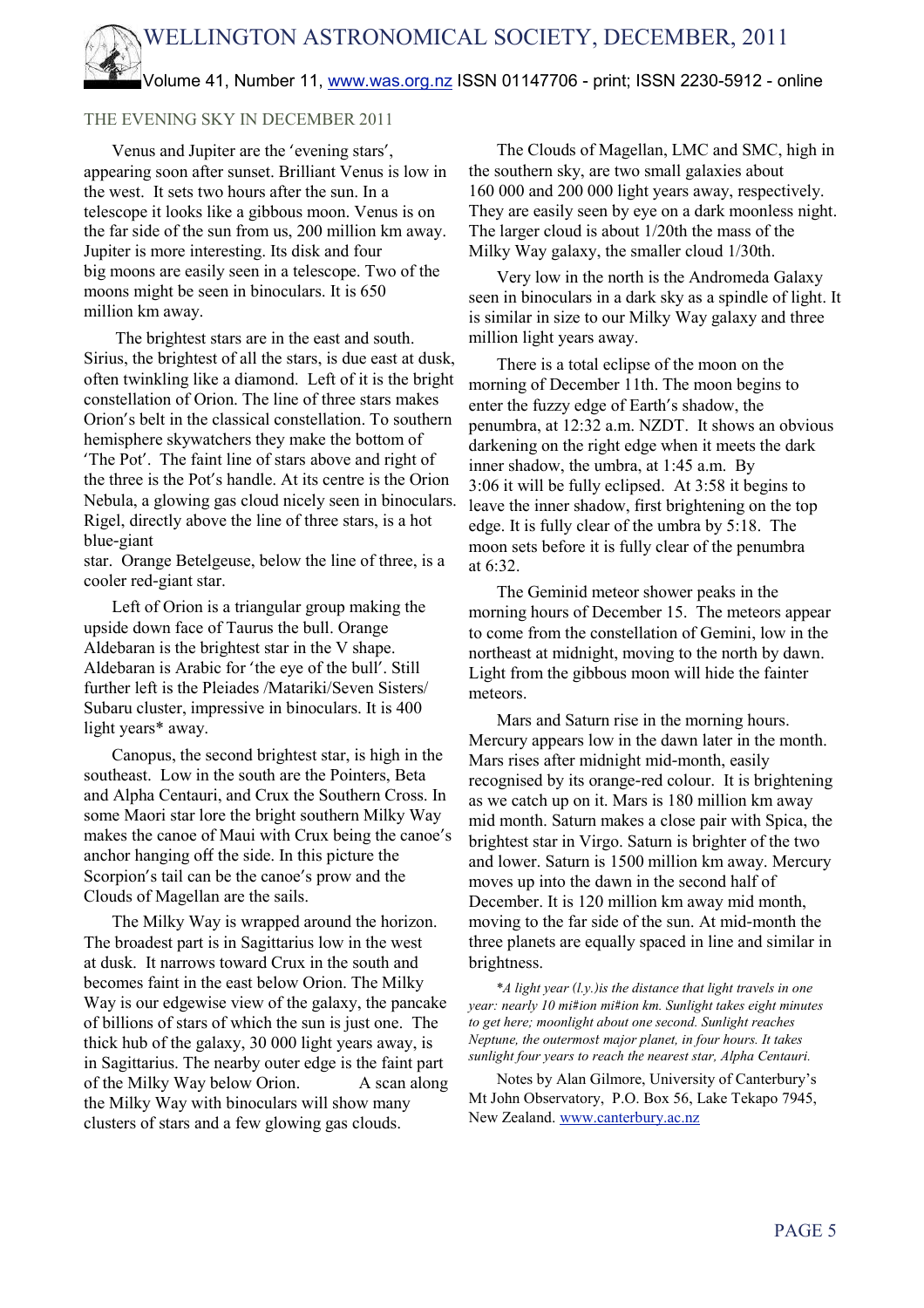

NOVEMBER 2011 CROSS-WORD ANSWERS

*Across 3. NOBEL—top prize for Scientists; 5. WEST—the Sun sets in this direc-*

*tion; 7. SUNSPOT—A darker patch on the Sun's surface; 11. REFLECTOR—type of telescope; 12. GEM-INI—one of the twins; 13. NASA—space agency; 14. HELIUM—second most common element; 16. SCOR-PIUS—conste#ation with a sting; 17. TRAN-SIT—James Cook made a special voyage to see one; 18. REFRACTION—when the path of light is bent by entering a diffierent medium; 19. DAY—24 hours; 21. EMISSION—some is in (anagram); 24. HER-SCHEL—discovered Uranus; 27. ATOM—sma#est indivisible piece of a element; 29. HUBBLE—discovered universe was expanding; 31. SIRIUS—alpha Canis Major; 35. CLUS-TER—An open or globular ...; 38. NOVA—a new star; 39. CHANDRA—X-ray telescope; 40. SPI-RAL—type of galaxy; 42. DESDEMONA—sma# sate#ite of Uranus, also one of Shakespeare's characters; 43. CHAOS—Maxwe# Smart's nemesis; 45. NOISE one is (anagram); 46. BICONVEX—type of lens; 49. SMC—sate#ite galaxy to the Milky Way; 51. BAR—some spiral galaxies have one; 56. TIDE—"... and time wait for no man"; 57. MATARIKI—signals it's time to start spring planting of kumera; 58. VULPECULA—northern conste#ation of the fox;*

*60. GALILEO—dscovered the four largest moons of Jupiter; 61. RADIANT—meteor showers appear to come +om one;*

#### *Down*

*1. ZENITH—opposite of nadir; 2. STAR—rats (anagram); 4. EPOCH—used as a standard reference date; 6. POINTERS—can be used to find South; 8. TELESCOPE—let cop see (anagram); 9. CLEMENTINE—recent lunar surveyor; 10. PRISM—triangular shaped glass used to re+act light; 12. GAS—solid, liquid or ...; 15. HST—an orbiting telescope; 20. APEHLION—leap on hi (anagram); 22. SUN—closest star; 23. NEUTRONSTAR—may left over after a supernova explosion; 25. EAST—direction of sun rise; 26. HOUR—unit of time; 28. OORT-CLOUD—comet reservoir around the solar system; 30. LMC—could be mistaken for a cloud; 32. RE-FRACTOR—type of telescope; 33. APOGEE—The farthest point of an (Earth orbiting) object +om the Earth; 34. MASS—I weight 6 times less on the Moon, but sti# have the same ???; 36. URANUS—bland gas giant; 37. MARS—God of war; 41. ARCSEC-OND—cored cans (anagram); 44. ION—an arrested atom; 47. IO—One of the Galilean sate#ites; 48. EQUINOX—Around 23rd June or September; 50. CORVUS—The Crow; 52. ALTAIR—Alpha Aquilae; 53. POLAR—... bear; 54. PAULI—predicted the neutrino; 55. LEO—A lion circling the Earth; 59. UFO—flying saucer;*



**Terence Galuszka** an unprocessed video frame from partial eclipse 25 November 2011, This is taken through a handycam with a Baader astrofilm filter in front from Te Raekaihau point.